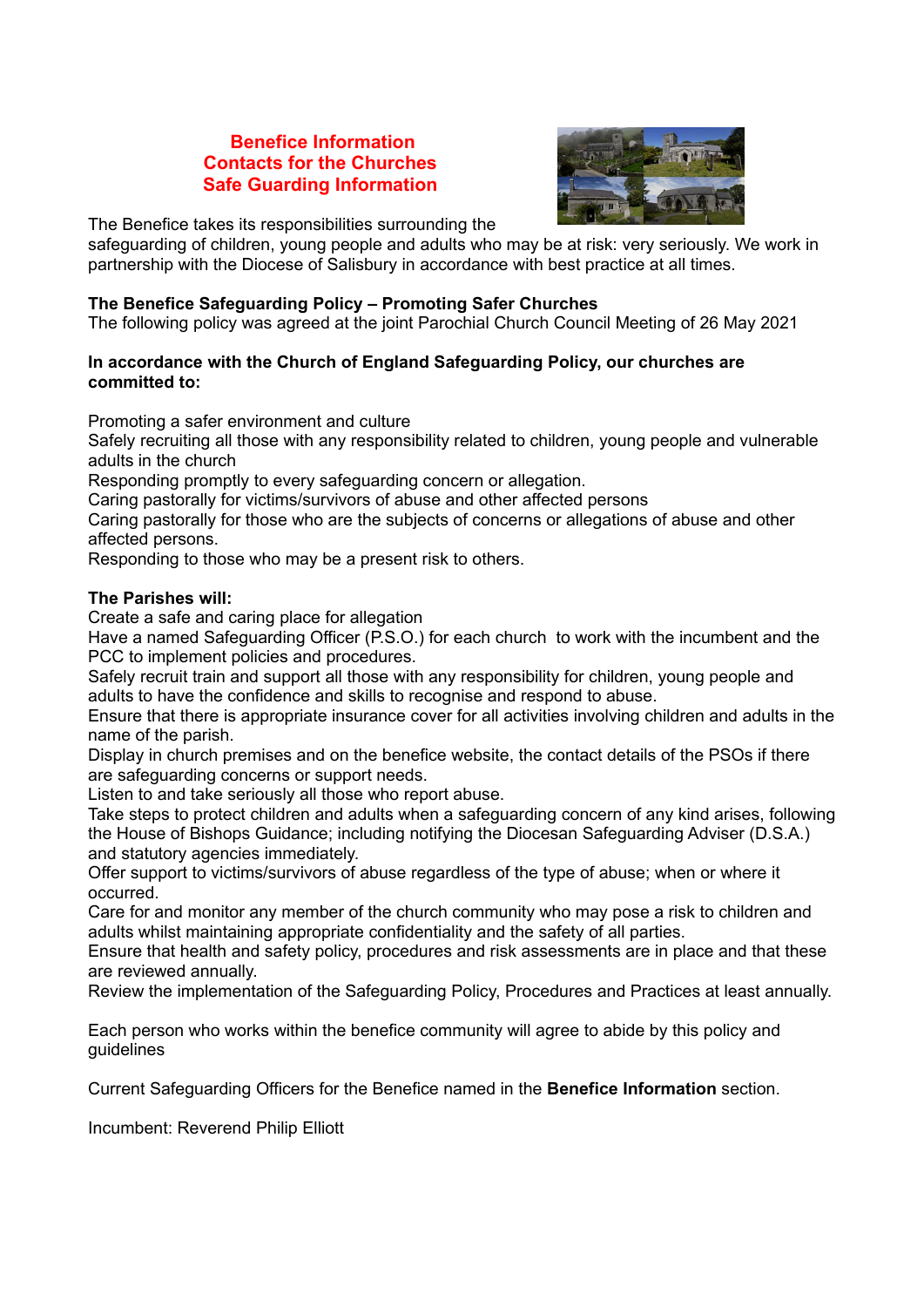# Promoting<br>**a safer**<br>derotection of **church**

The care and protection of children, young people and adults involved in Church activities is the responsibility of everyone who participates in the life of the Church

**House of Bishops Safeguarding Policy** for children, young people & adults

## **IF YOU ARE CONCERNED**

that someone you know is at risk of, or is being abused, or presents a risk to others, please seek advice from a Safeguarding Adviser or if necessary report the matter to the Local **Authority Social Care Services or the Police** without delay.

### Local contacts available to speak to if you have any concerns:

| Name: CANON TIM. WEST                          |
|------------------------------------------------|
| Role: JEAM RECTOR                              |
|                                                |
| E-mail: consegment h. Magaway. rector@gmail.co |

| Name: $Kev.$ THILIP. $EMHOTT$       |
|-------------------------------------|
| Role: TEAH. VICAR.                  |
| Tel: 01305 459971                   |
| E-mail: Anaymosdh.west.com          |
| Name: Mes. Hearrier BLAND           |
| Role: Diocesan Safeguarding Adviser |

### Local Authority Social Services:

DOESET COLLOTY COUNSCIL DI305 1221016<br>IF THERE IS IMMEDIATE RISK OR DANGER PLEASE CONTACT THE POLICE ON 999.

# **OUR COMMITMENTS**

- Promoting a safer environment and culture
- Safely recruiting and supporting all those with any responsibility related to children and vulnerable adults
- Responding promptly to every safeguarding concern or allegation
- Caring pastorally for victims/survivors of abuse or other affected persons
- Caring pastorally for those who are the subject of concerns/allegations of abuse and other affected persons
- Responding to those that may pose a present risk.

### **HELPLINES**

- NSPCC: 0808 800 5000
- Childline: 0800 1111
- Stop It Now: 0808 1000 900
	- NAPAC: 0808 801 0331
- Samaritans: 116 123
- Helpline: 0808 2000 247 **Action On Elder Abuse:**  $\bullet$ 080 8808 8141

• Family Lives: 0808 800 2222

National Domestic Violence

 $\mathop{\blacktriangle}$  THE CHURCH **/ OF ENGLAND** w.churchofengland.org/safeguarding